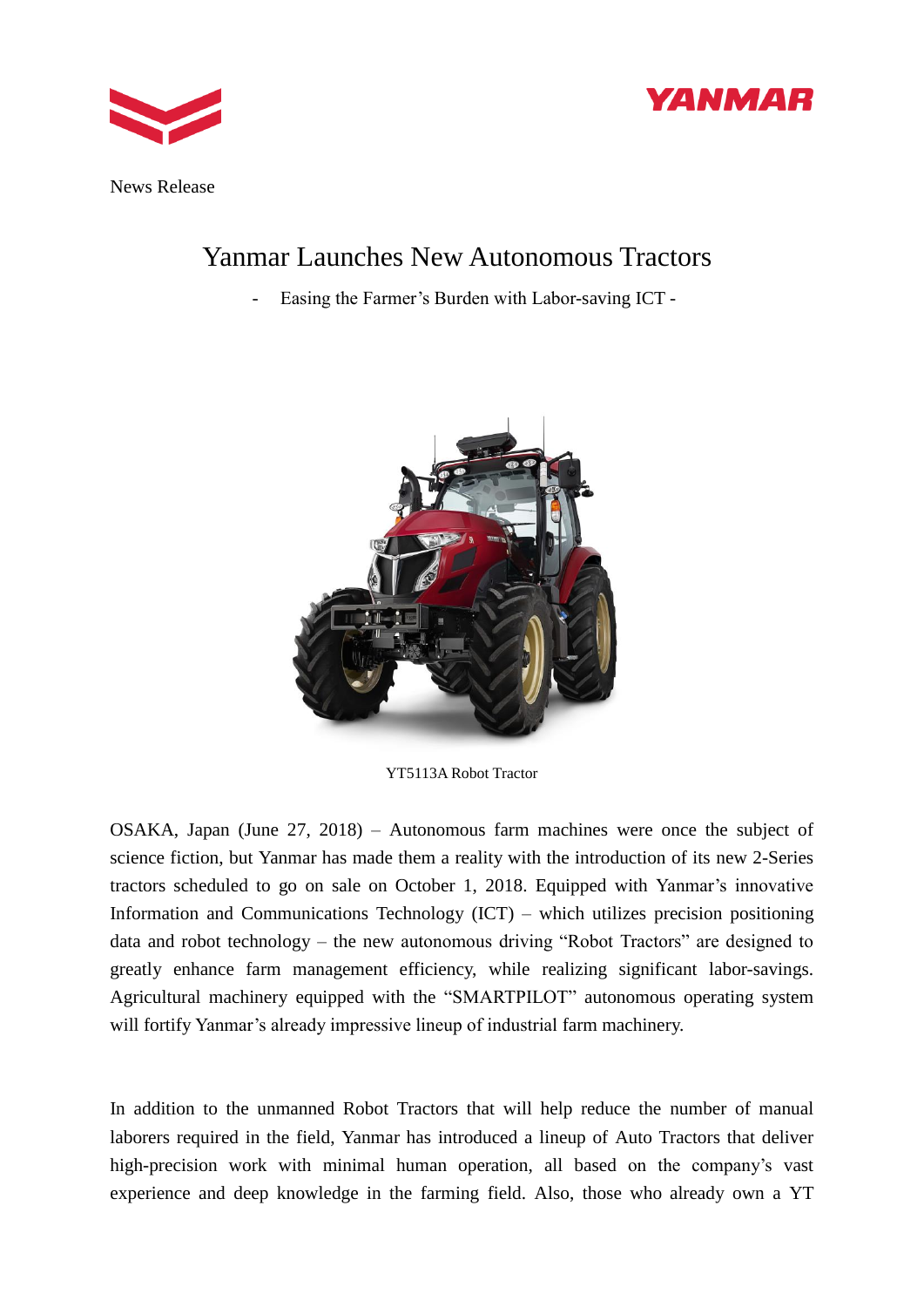tractor can upgrade their equipment with the auto robot functions※.

At the technological center of the new Robot and Auto Tractors is Yanmar's ICT, which was developed to address the various challenges that have faced the farming industry in recent years. This includes challenges such as the necessity of large-scale management of aggregated farm land (bigger farms need more management), as well as the twin challenges of an aging labor force and fewer young workers joining the work force. By supporting farm management with integrated control (automated recording) based on information from the sensor network, ICT promotes greater production and management efficiency. This in turn results in added value for agriculture and crops, in areas such as larger scale farming, increased crop quality, and augmented branding functions. By providing various services with ICT, Yanmar will continue to strive to improve efficiency and reduce the need for manual labor for its customers, as it continues to lead the way in advancing sustainable farming.

### Product Summary

- 1. Auto Tractor (YT488A/498A/4104A/5113A) On sale: October 1st, 2018 Price: 10,725,000 yen to 14,075,000 yen (excluding tax, MSRP, rotary tiller sold separately)
- 2. Robot Tractor (YT488A/498A/4104A/5113A) On sale: October 1st, 2018 Price: 12,145,000 yen to 15,495,000 yen (excluding tax, MSRP, rotary tiller sold separately)

Yanmar plans to sell more than 100 units annually for autonomous tractors.

Main Features:

## **1. Two modes of autonomous operation**

In addition to advancing forward, "Auto Mode" allows the tractor to automatically drive in reverse, stop and execute turns. In "Linear Mode," while certain driving maneuvers such as turning are performed by hand, the tractor can travel back and forth on its own when cultivating land. Switching between these two modes is possible in the 2-Series, allowing you to customize it for different operators, or according to skill of the individual and the work itself.

**2. Improved workability through intuitive operation and highly-accurate positioning** 

Operation and settings are controlled via a durable, dustproof and waterproof 10-in. tablet to assure and reliability in the often-harsh environment of farming. Also, it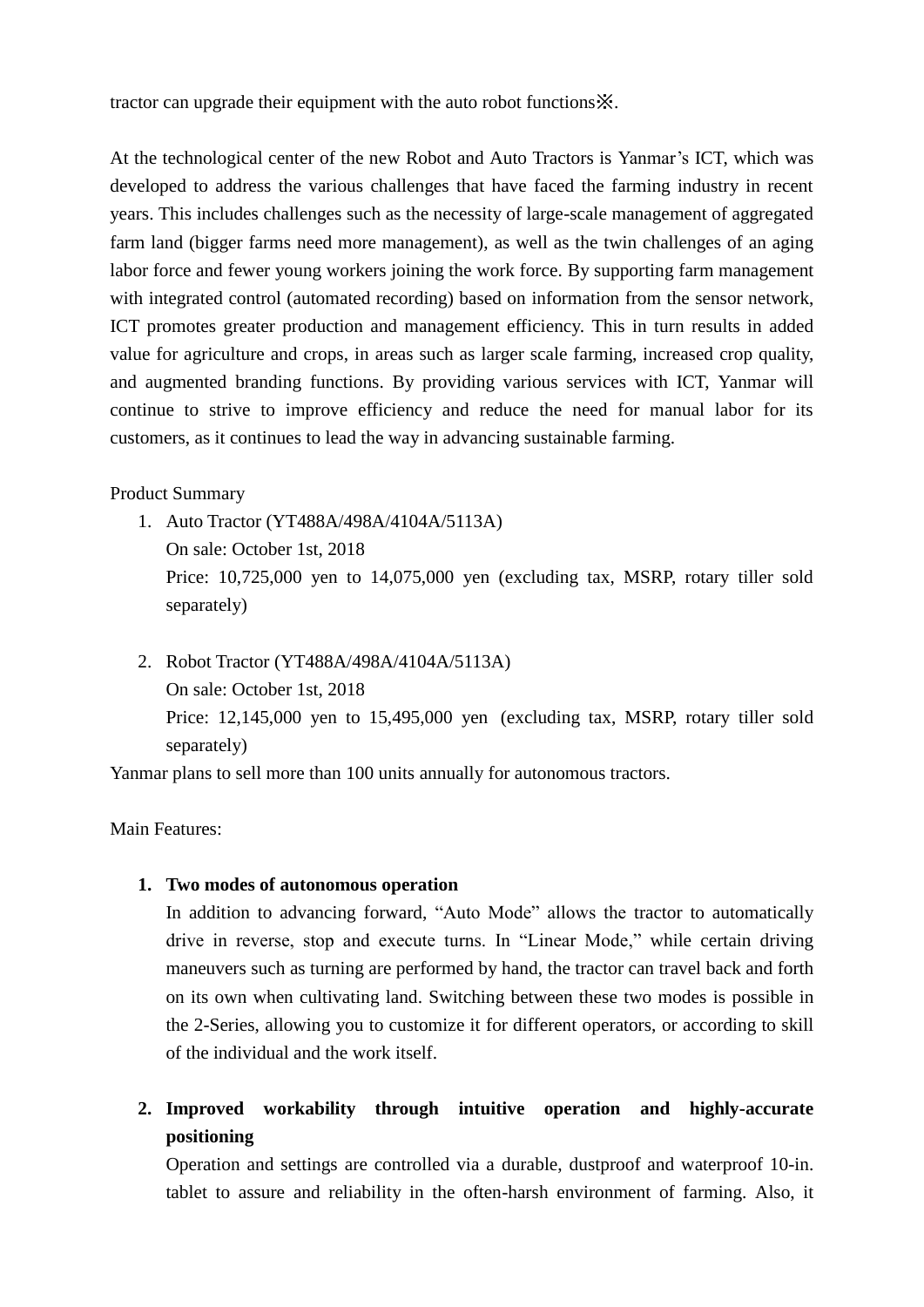allows for one person to operate two tractors, as the tablet in the manned tractor can be used to operate the unmanned tractor side-by-side with the manned tractor, or even in reverse. Information is represented by icons or illustrations, making it possible for the user to easily perform tasks such as gauging the work area, creating driving routes and tracking where the machine has driven during operation. And, because the system is based on RTK-GNSS※, which utilizes two signals from global navigation satellites (GNSS) and the base station, it can provide positioning information with pinpoint accuracy. In addition to the base stations established by JA and local governments, the user can utilize Yanmar's own base station as well.

#### **3. Extensive safety equipment for peace of mind (Robot Tractor Only)**

Assuring safety for those in the proximity of the Robot Tractor, which is capable of unmanned driving and operation under the surveillance of an operator, are numerous sensors and safety lights. Also, the user can perform functions such as emergency stops on the control tablet.

### **4. Upgradeable to automatic operation**※ **from existing YT tractors**

If you already own a YT tractor, you can add autonomous operation and robot specifications as a factory option. This allows you to acquire autonomous operation functionality and improve your work efficiency in a smooth, hassle-free fashion, without having to purchase a new tractor.



YT5113A Auto Tractor

**EXAMPERTY RTK-GNSS RTK** (Real Time Kinematic) sends precise data positioning information from a known point to your tractor by mobile phone or by wireless communication, providing real-time positioning of the tractor. GNSS (Global Navigation Satellite System), GPS and GLONASS are general names for global positioning systems.

※ Upgrades can only be performed at a Yanmar factory. Support for models can vary, depending on the upgrade kit.